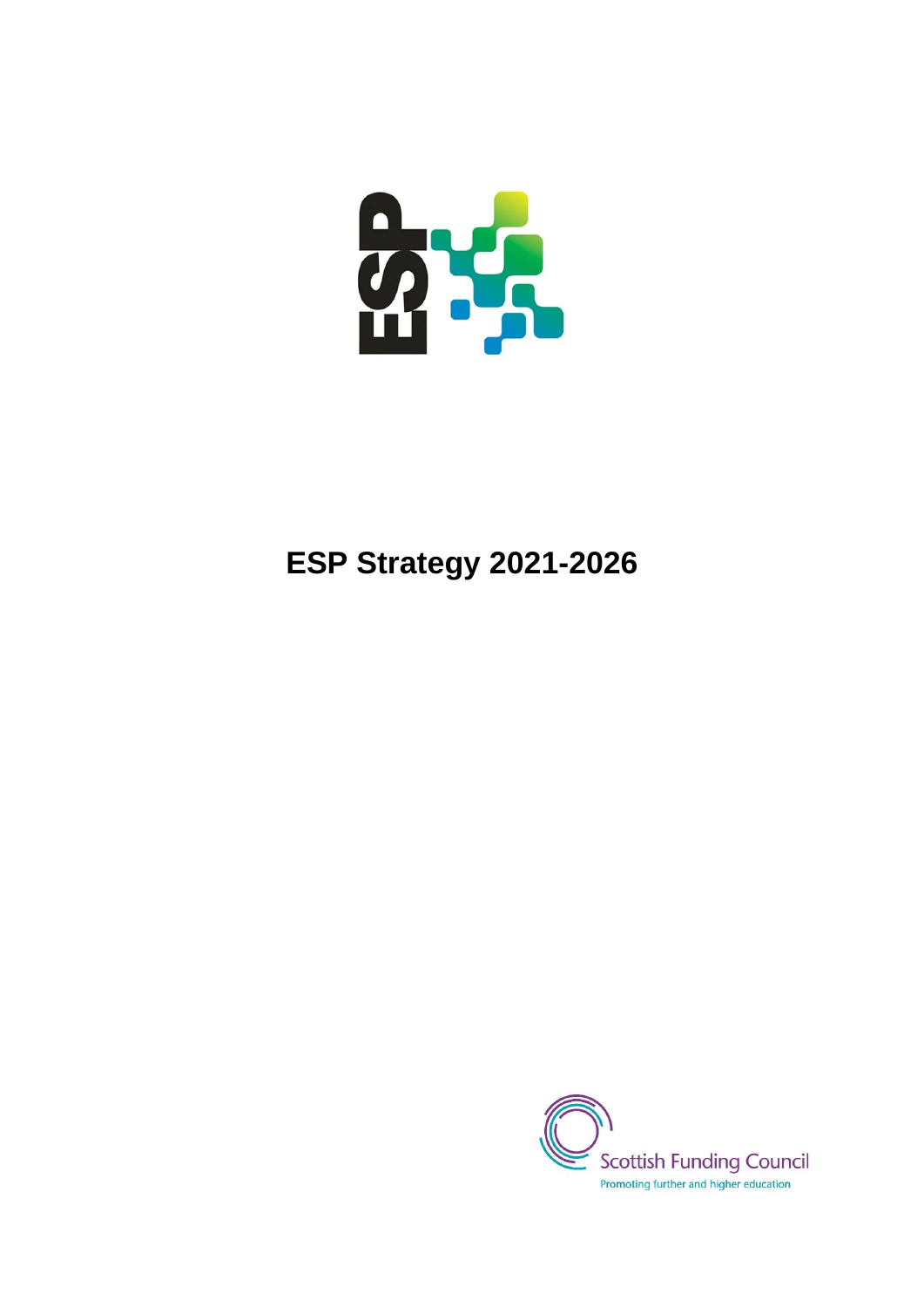#### **Introduction**

ESP was established in 2011 to coordinate a collaborative college response to the growth in skills demand across the energy sector with core funding from SFC matched by membership subscriptions from Scotland's colleges.

As ESP has developed, we have established a Management Board, Strategy Group, Engineering, Construction and STEM Leads Forums (in partnership with SFC) and a number of formal Training Networks with a renewed focus on the Climate Emergency and the Just Transition to Net Zero.

After ten years, ESP has increased our influence through engagement with Scottish Government, agencies, key strategic groups and established relationships with further additional strategic partnerships. These new relationships were formed to support new curriculum developments, promote careers and learn from Innovation Centres and Catapults to understand how research and development can translate into skills interventions to support both students and industry.

To ensure that supply and demand needs for a skilled workforce are met ESP work closely with SDS and industry bodies to understand the demand for a skilled workforce. ESP also leads on a number of co-ordinated initiatives to provide training to industry and staff through colleges to ensure there are industry ready students graduating from Scotland's colleges.

ESP's role has changed significantly since its establishment in 2011 through the natural evolution of the skills agenda and related skills priorities as set out in the Scottish Government's Energy Strategy, Climate Change Plan and aligning with the Climate Emergency Skills Action Plan. STEM is an intrinsic part of the work of ESP with key involvement with individual colleges, SFC and Scottish Government STEM Strategies where ESP will take on the Secretariat role.

Whilst our role has changed significantly over the ten years, we endeavour to support historical activity whilst adapting to meet emerging priorities stemming from our continued stakeholder and industry engagement.

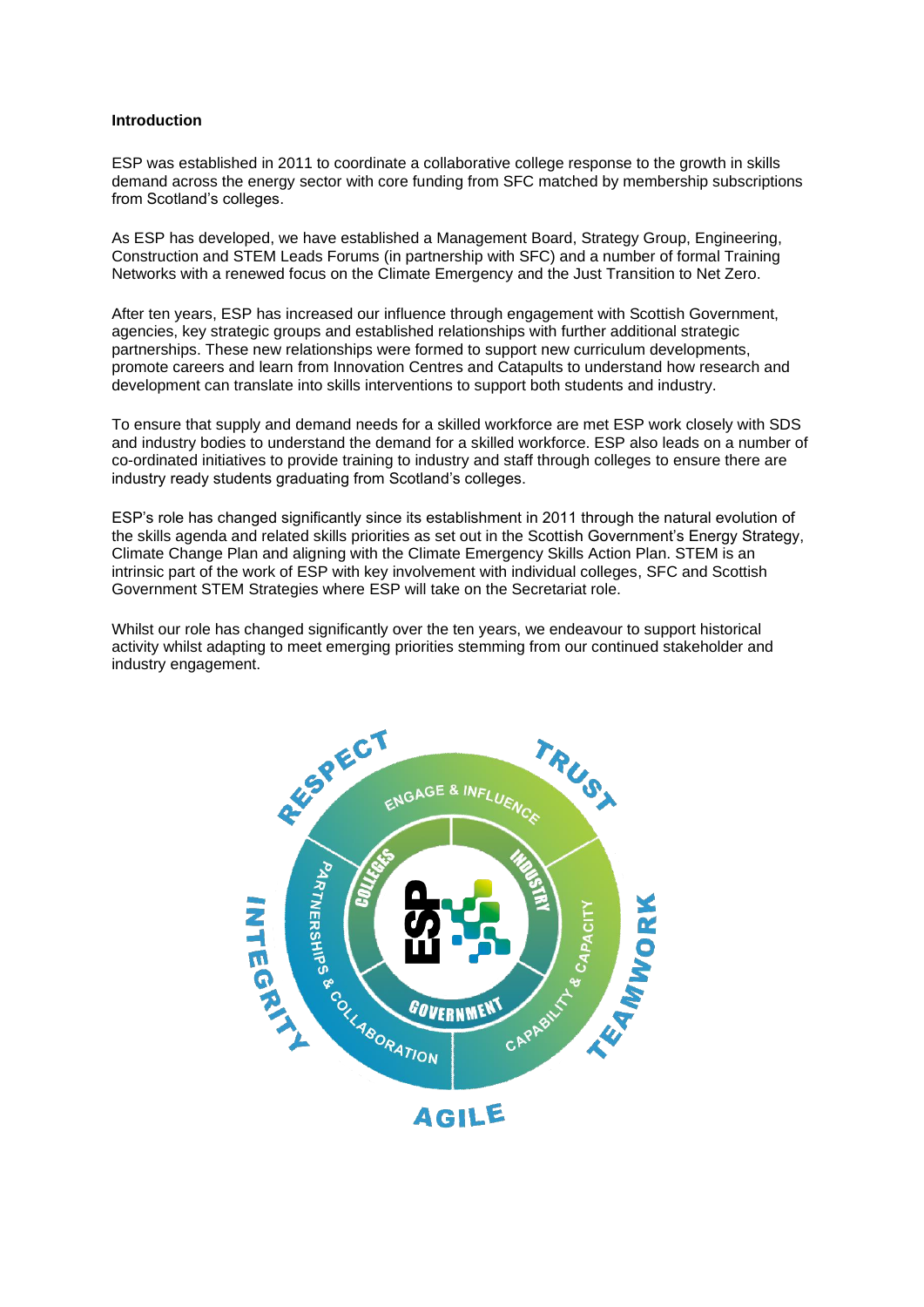### **Strategic Alignment**

ESP is the college sector agency for the energy, engineering and manufacture and construction sectors whilst also being the college sector lead for STEM. Furthermore, the College Principals Group formally recognised ESP as the college sector agency to lead on the Climate Emergency Skills Action Plan.

### **Vision**

*Our vision is of a college sector working in partnership with Government, agencies and industry to meet national and regional skills needs, maximising investment and job opportunities aligned with* 

#### **Governance**

ESP has revisited its governance arrangements resulting in the establishment of a Management Board in support of the existing Strategy Group and three Leads Forums (Engineering, Construction and STEM). We support colleges in developing their capability, capacity and curriculum by establishing appropriate Training Networks as outlined below.



ESP works with colleges, government, agencies and industry and operate under 3 aims:

- 1. **Engage and Influence -** ESP will continue to engage and influence government, agencies, strategic groups and industry to continuously monitor the policy developments that impact our sectors allowing us to engage and respond. We will represent college interests across energy, engineering, construction, STEM and the Climate Emergency to position colleges by ensuring our operational plans are aligning with these priorities.
- 2. **Capability and Capacity -** ESP will work with member colleges to increase capability and capacity in order to support innovation and collaboration across existing and emerging technologies. We will seek to secure funds to allow provision of college staff CPD, development of curriculum and investment in capital equipment where there is an identified need, whilst integrating digital and blended materials in a post-COVID era.
- 3. **Partnership and Collaboration -** ESP will continue to foster strategic partnerships and collaborations through MOUs and membership of key public sector and industry stakeholder groups. We will continue to work with awarding bodies ensuring national and regional skills' needs are met. We will seek out new partnerships and collaborations that align with our role representing Scotland's colleges in the Climate Emergency and Just Transition to Net-zero.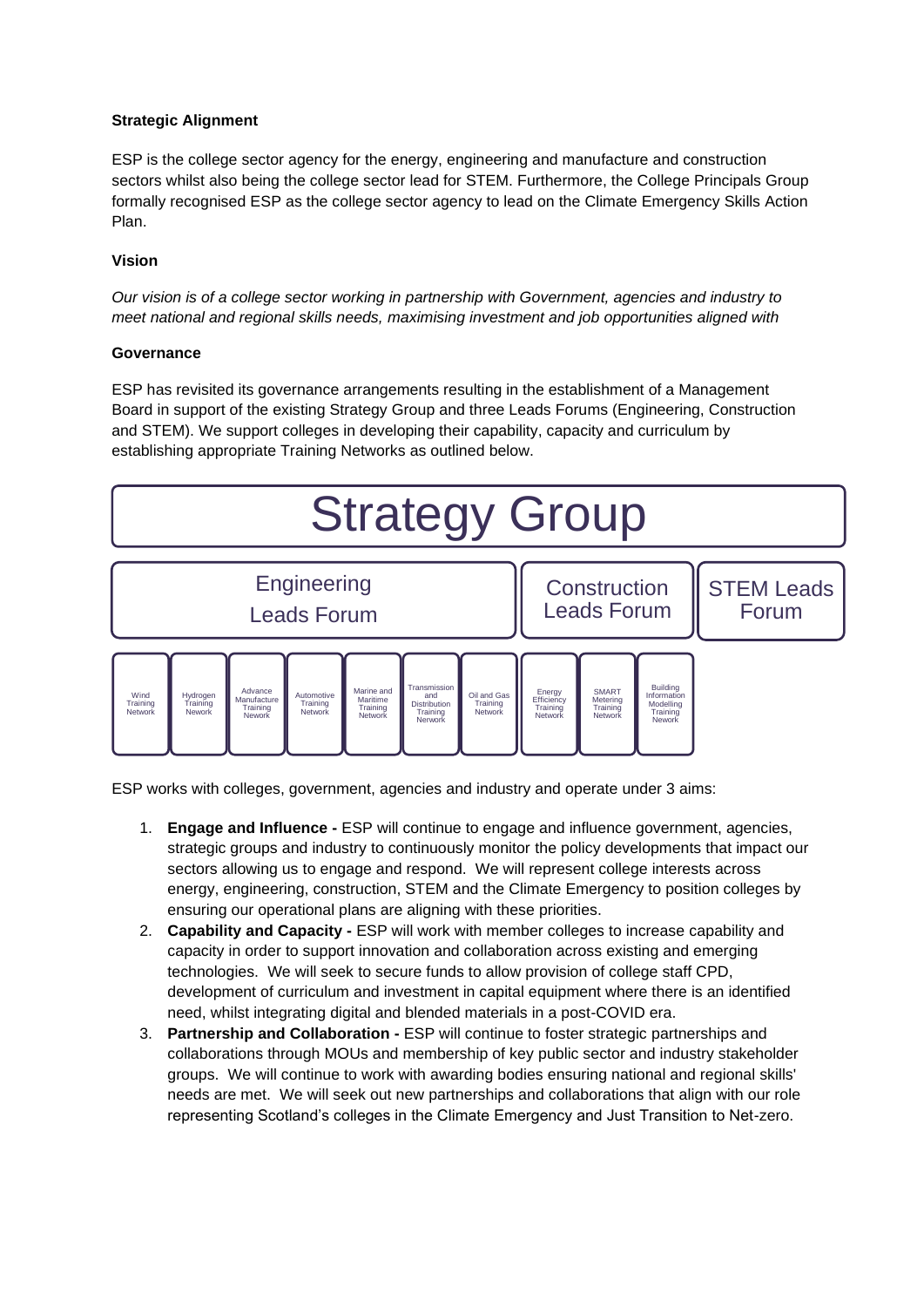#### **1. Engage and Influence**

**ESP will continue to engage and influence government, agencies, strategic groups and industry to continuously monitor the policy developments which impact our sectors allowing us to engage and respond. We will represent college interests across energy, engineering, construction, STEM and the Climate Emergency to position colleges by ensuring our operational plans are aligning with these priorities.** 

| <b>Priority</b>                                                                                                          | To achieve this we will:                                                                                                                                                                                                                                                                                                             |
|--------------------------------------------------------------------------------------------------------------------------|--------------------------------------------------------------------------------------------------------------------------------------------------------------------------------------------------------------------------------------------------------------------------------------------------------------------------------------|
| Interface with government and agencies to<br>support, inform and influence priorities and<br>policies                    | Continue to engage with government and agencies and their strategic groups.<br>We will continuously monitor policy developments impacting our sectors and engage and respond<br>2.<br>Represent college interests and position the role of colleges<br>3.<br>Engage with Industry Leadership Groups<br>Align operational plans<br>5. |
| Engage with industry and sector bodies to<br>understand future skills priorities and inform<br>appropriate interventions | We will continue to interact with sector skills bodies, industry bodies, professional institutions and<br>associated organisations.                                                                                                                                                                                                  |
| Influence & support developments across<br>Scotland's colleges                                                           | Continue to develop our governance arrangements to ensure openness and transparency in ESPs<br>role and activities.<br>Improve communications with members through the implementation of our Comms Strategy.<br>Represent college interests and position colleges by developing capability, capacity and<br>3.<br>curriculum.        |
| Respond to stakeholders' ambitions for<br>energy, engineering, construction and STEM                                     | Establish working groups to respond to emerging priorities and engage existing groups and<br>training networks.                                                                                                                                                                                                                      |
| Support and maximise economic benefit and<br>job opportunities                                                           | Develop a comprehensive and flexible approach that supports industry focused skills offers that<br>brings together funding initiatives and wider support.                                                                                                                                                                            |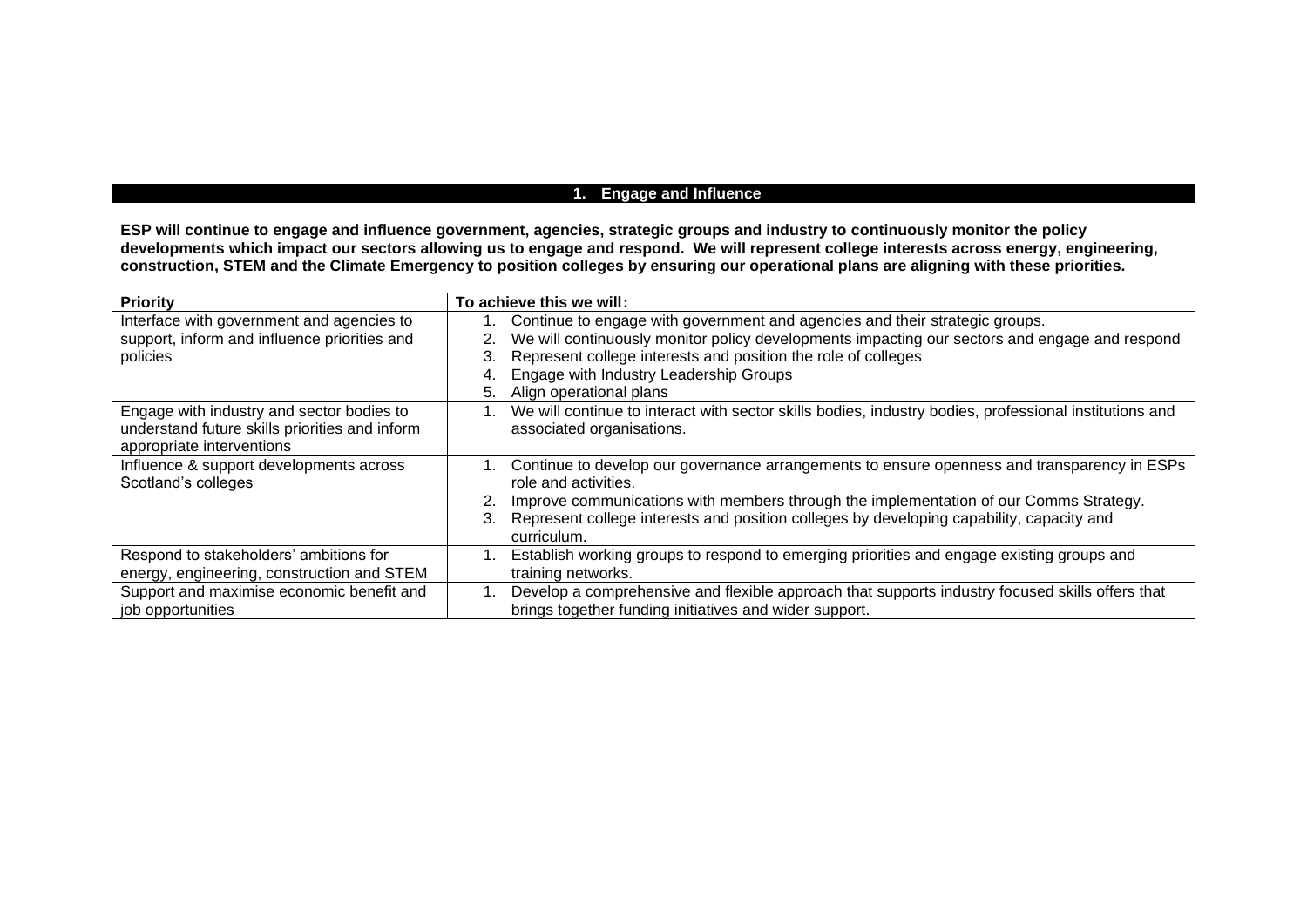#### **2. Capability and Capacity**

**ESP will work with member colleges to increase capability and capacity in order to support innovation and collaboration across existing and emerging technologies. We will seek to secure funds to allow provision of college staff CPD, development of curriculum and investment in capital equipment where there is an identified need, whilst integrating digital and blended materials in a post-COVID era.**

| <b>Priorities</b>                                                                                                                                                        | To achieve this we will:                                                                                                                                                                                                                                                                                                                           |
|--------------------------------------------------------------------------------------------------------------------------------------------------------------------------|----------------------------------------------------------------------------------------------------------------------------------------------------------------------------------------------------------------------------------------------------------------------------------------------------------------------------------------------------|
| Work with colleges to position them at the<br>forefront of curriculum developments                                                                                       | Work with our Management Board, Strategy Groups, Leads Forums, industry and relevant<br>1.<br>partners to:<br>Identify emerging curriculum needs<br>a.<br>Develop new curriculum<br>b.<br>Facilitate the development of shared teaching resources<br>c.                                                                                            |
| Support and enable innovation in education<br>including digital online and blended learning                                                                              | Work with industry and partners to understand emerging technologies to:<br>Raise awareness of technologies<br>a.<br>Develop products and services in a digital format (SFC report).<br>b.<br>Work with Leads Forums and Training Networks to develop and implement:<br>2.<br>Online and blended learning<br><b>Digital Ambition/Strategy</b><br>b. |
| Develop curriculum pathways for transition to<br>net zero, upskilling, reskilling and new and<br>emerging jobs                                                           | Work with industry and partners to understand emerging technologies to inform curriculum<br>1.<br>development areas.<br>Work with Leads Forums and Training Networks to develop curriculum to support the transition<br>2.<br>to net-zero.                                                                                                         |
| Promote and deliver STEM activities in order<br>to highlight careers in the energy,<br>engineering & construction sectors.                                               | Work with industry and partners to understand emerging priorities.<br>Work with Leads Forums and Training Networks to develop, implement and embed STEM<br>2.<br>activities.                                                                                                                                                                       |
| Lead on collaborative approaches for cross<br>college working in emerging technologies<br>Coordinate a cross college approach<br>securing capital equipment and learning | Enhance Training Networks (and establish new ones where necessary) to respond to emerging<br>$1_{\cdot}$<br>technology needs.<br>Work with government, agencies, industry and colleges to secure capital resources.<br>$1_{\cdot}$                                                                                                                 |
| resources.<br>Provide strategic direction for college<br>leaders, lecturers and support staff                                                                            | Work with our Strategy Group to identify mechanisms/interventions and engagement strategy.                                                                                                                                                                                                                                                         |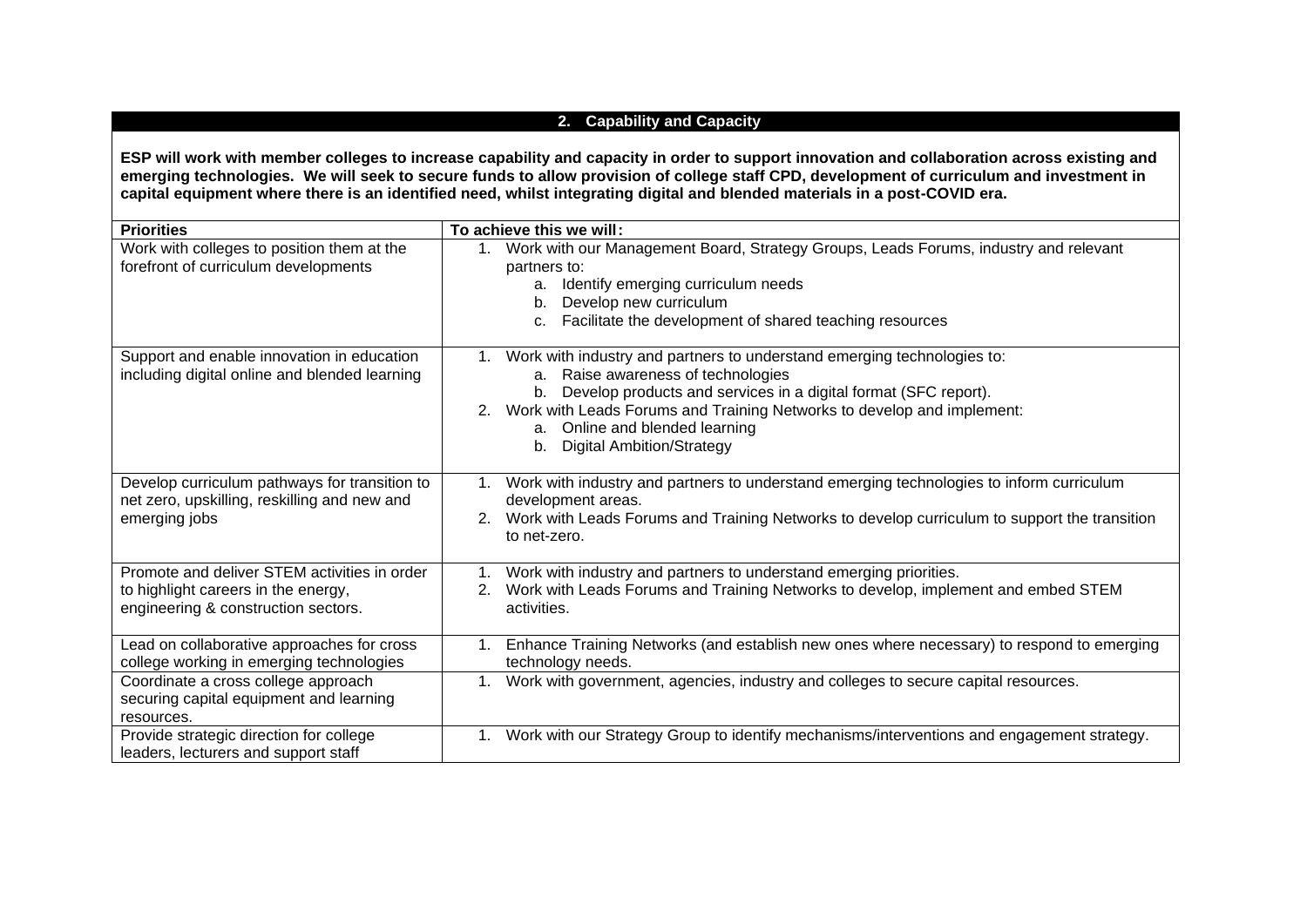#### **3. Partnerships and Collaboration**

**ESP will continue to foster strategic partnerships and collaborations through MOUs and membership of key public sector and industry stakeholder groups. We will continue to work with awarding bodies ensuring national and regional skills' needs are met. We will seek out new partnerships and collaborations that align with our role representing Scotland's colleges in the Climate Emergency and Just Transition to Net-zero.**

| <b>Priorities</b>                                                                                                    | To achieve this we will                                                                                                                                                                                                                                                                                                                                                                              |
|----------------------------------------------------------------------------------------------------------------------|------------------------------------------------------------------------------------------------------------------------------------------------------------------------------------------------------------------------------------------------------------------------------------------------------------------------------------------------------------------------------------------------------|
| Work with industry to ensure a national<br>approach to meet local and regional and<br>national future skills demands | We will ensure our activities produce clear impacts to colleges and industry to support emerging<br>priorities/opportunities.<br>We will continue to develop opportunities for colleges to upskill industry and students to develop<br>2.<br>skills of the future.                                                                                                                                   |
| To be a partner of Choice                                                                                            | We will secure Partnership Agreements to enhance our support government, agencies, industry<br>and colleges.<br>We will work with partners to develop action plans, identify funding opportunities and secure and<br>deliver projects that align with our aims and priorities.                                                                                                                       |
| Raise Awareness and profile of ESP and<br>college activity in support of our key sectors<br>and policy drivers       | Ensure ESP is recognised as a valued partner by implementing our revised Comms Strategy to<br>maximise awareness via:<br>Engagement with colleges, government, agencies and industry groups.<br>a.<br><b>Policy Reponses</b><br>b.<br><b>Newsletters</b><br>Social media channels<br>$d_{-}$<br>Editorial articles in press/trade press<br>е.<br>Press releases around key activity and achievements |